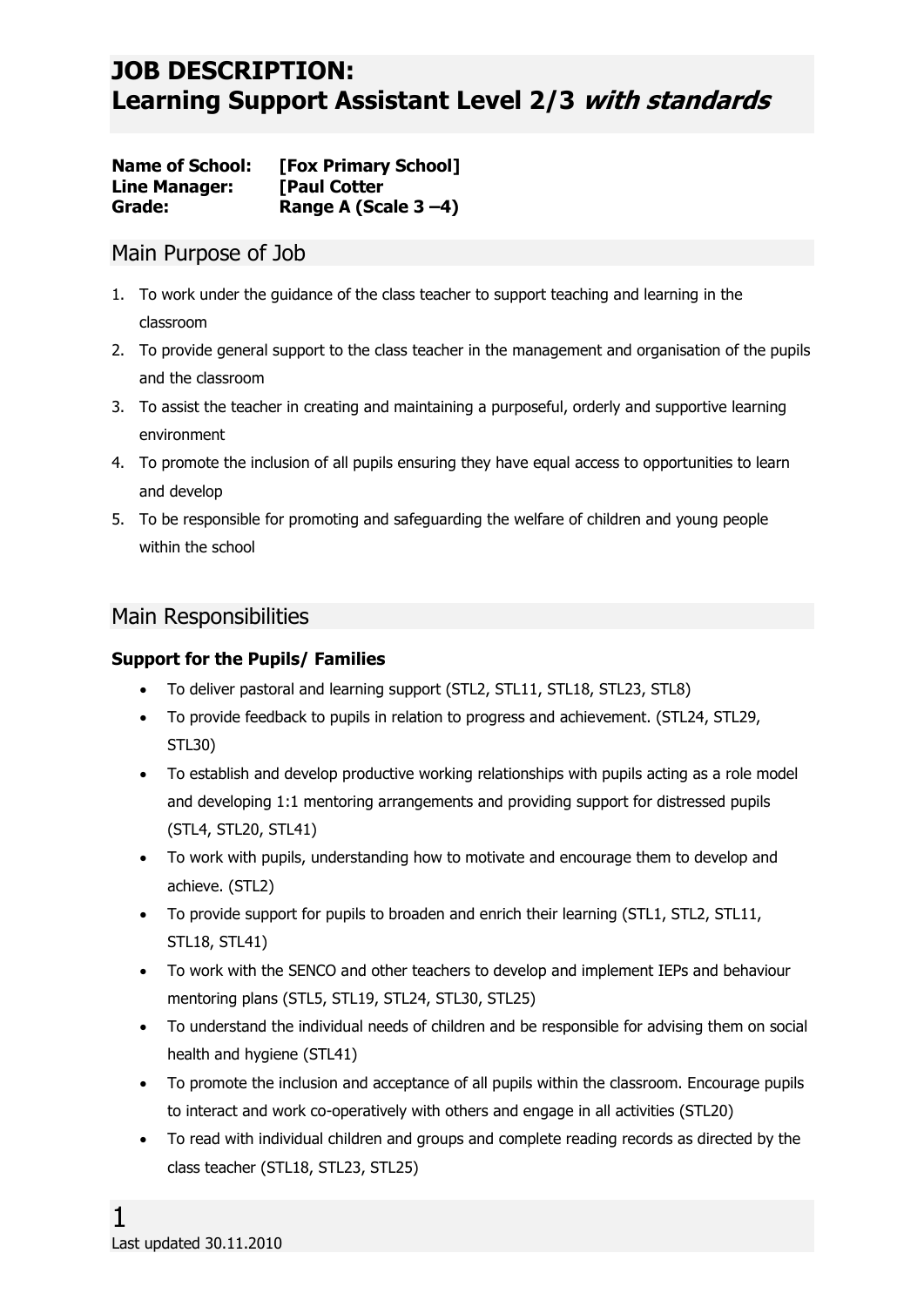- To work with small groups of children and to take responsibility for their learning (STL2, STL18, STL19, STL23, STL25, STL26, STL30)
- To support a child with disabilities or special educational needs (STL12)
- To support children in mixed ability groupings ensuring that they understand tasks and learning objectives (STL1, STL18)

#### **Support for the Teachers**

- Within an agreed system of supervision, to work with the teacher to develop lessons, work plans and the classroom environment (STL5, STL23, STL24, STL31)
- To assess, feedback and record the achievements and progress of pupils through agreed monitoring systems (STL9, STL17, STL23, STL24, STL29, STL30)
- To establish and maintain constructive relationships with parents/carers by:
	- -supporting their role in pupils' learning
	- -providing constructive feedback on pupils progress and achievements
	- -facilitating their support for their child's attendance
	- -support home to school/community links
	- (STL20, STL24, STL30)
- To develop behaviour management strategies. To be proactive in managing behaviour and promote self-control, independence and integration (STL19)
- To support pupil transitions and attend parents evenings as appropriate (STL20, STL60)
- To accompany teachers and classes on educational visits (STL 59)
- To work with the class teacher to complete administration tasks and prepare displays (STL16, STL31)

#### **Support for the School**

- To be aware of and comply with policies and procedures relating to child protection, health and safety, security and confidentiality, reporting all concerns to an appropriate person (STL3, STL20)
- To contribute to overall ethos/work/aims of the school (STL20, STL21, STL22)
- To contribute to the identification and execution of appropriate out of school learning activities which consolidate and extend work carried out in class (STL23, STL24)
- To attend and participate in regular meetings, and in training and other activities as required (STL21)
- To assist in the general care of the school environment (STL31, STL57)
- To assist with children at the beginning and end of the day and in the playground as required (STL3, STL41, STL19)
- To support the appraisal system for support staff (STL21)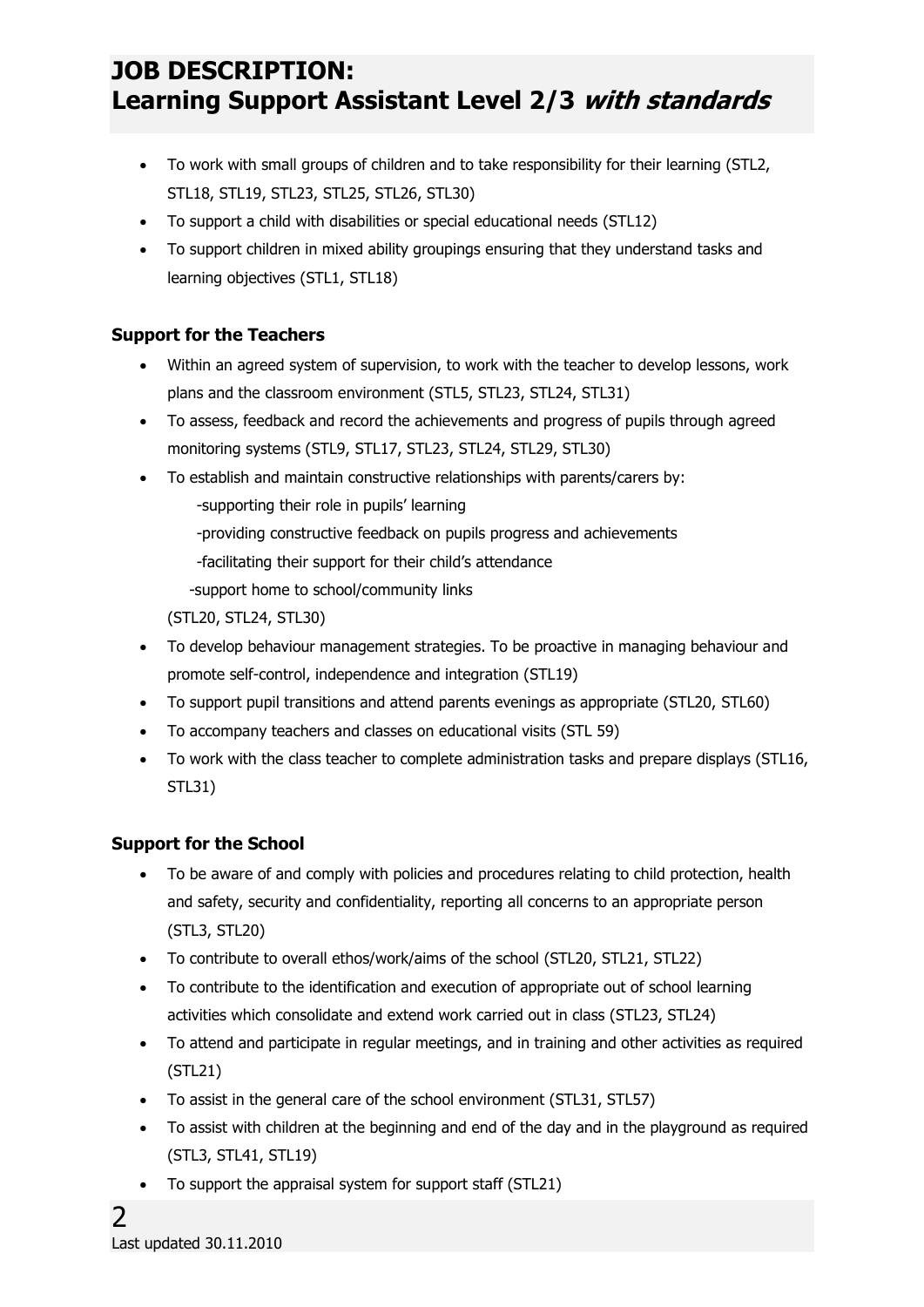Within an agreed system of supervision, to facilitate learning during short periods of teacher absence for planned meetings (STL1, STL5, STL21, STL23)

### **Support for the Curriculum**

- Within an agreed system of supervision, to deliver learning and teaching activities and adjust these when necessary (STL2, STL8, STL11, STL18, STL23, STL25, STL26)
- To be responsible for management of stock levels and for maintenance / quality /safety of specialist equipment (STL31)
- To use and prepare specialist equipment, plans and resources necessary to support learning activities, taking into account pupil's interests, language and cultural backgrounds (STL7, STL8, STL11, STL18, STL31)
- To assist with the development of Literacy, Numeracy and ICT skills and to support their use in learning activities (STL6, STL11, STL18, STL23, STL25, STL26, STL27)
- To undertake broadly similar duties commensurate with the level of the post as required by the Head teacher